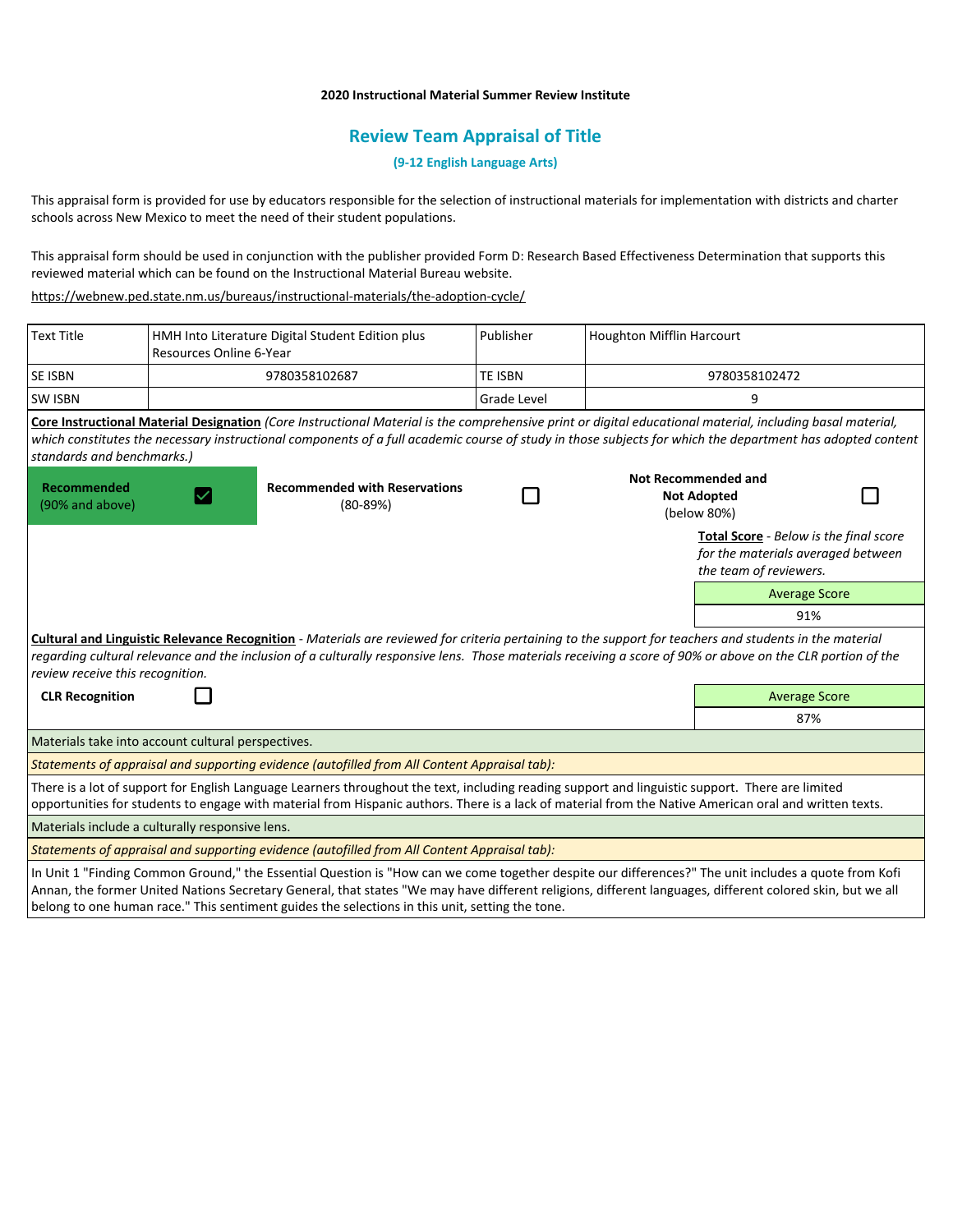**Standards Review** *- Materials are reviewed for alignment with the state adopted content standards, benchmarks and performance standards.*

Average Score

89%

Materials align with grade level standards overall.

*Statements of appraisal and supporting evidence:* 

The text uses the wording of the standards and clearly aligns with the standards. The questioning asks for students to support their responses with evidence from the text. The Analyze the Text questions follow each selection, and these questions are formulated using DOK levels and language.

Materials align to reading standards.

*Statements of appraisal and supporting evidence:* 

The materials are aligned to the reading standards. The text uses the language of the standards to mark and teach the concepts. For example, in *Romeo and Juliet* there is extensive use of footnotes to help both teachers and students find their way through this complex text. Each time a new genre is introduced, the margin notes include information about typical features of the genre, which allows students to strengthen understanding of each genre. For teachers, each selection is presented with qualitative and quantitative measures with the level of difficulty and lexile clearly noted.

Materials align to writing standards.

*Statements of appraisal and supporting evidence:* 

The materials are aligned to the writing standards. The text uses the language of the standards to mark and teach the concepts. There is a variety of graphic organizers to help scaffold writing tasks. Also, the writing tasks give students specific guidance in the mode. For example, in the argument writing, students are led to the final product with questions and tips that guide them the whole way through the writing process. The material is coherent within the unit, in that each selection relates to the end product.

Materials align to speaking and listening standards.

*Statements of appraisal and supporting evidence:* 

The materials are aligned to the speaking and listening standards. The text uses the language of the standards to mark and teach the concepts. The resources include a Speaking & Listening Studio, which is a thorough and interesting collection of material for both the student and the teacher. Also, writing assignments regularly include a presentation of some kind, giving students regular opportunities to practice both speaking and listening skills. Most of the speaking and listening tasks include opportunities for collaboration in pairs or small groups.

Materials align to language standards.

*Statements of appraisal and supporting evidence:* 

The materials are aligned to the language standards. The text uses the language of the standards to mark and teach the concepts. The resources include a Grammar Studio and a Vocabulary Studio, which have extensive tutorials and activities to support student learning in these areas. Each selection has a Language-specific component of the Objectives, and that component is emphasized throughout the selection. Each of the Language Conventions activities specifically tie to the selection, strengthening student understanding of the skill by utilizing the convention in their writing.

Materials align to New Mexico content standards for ELA.

*Statements of appraisal and supporting evidence:* 

The materials align to New Mexico content standards for ELA. Each selection includes a summary in both English and Spanish, which supports English Language Learners whose native tongue is Spanish. There are only a few Hispanic and Native American oral and written texts, but there were several activities that focus on strengthening language and cultural relevance. There are also some Native American and Hispanic texts in the Independent Reading resources to increase the diversity of the material.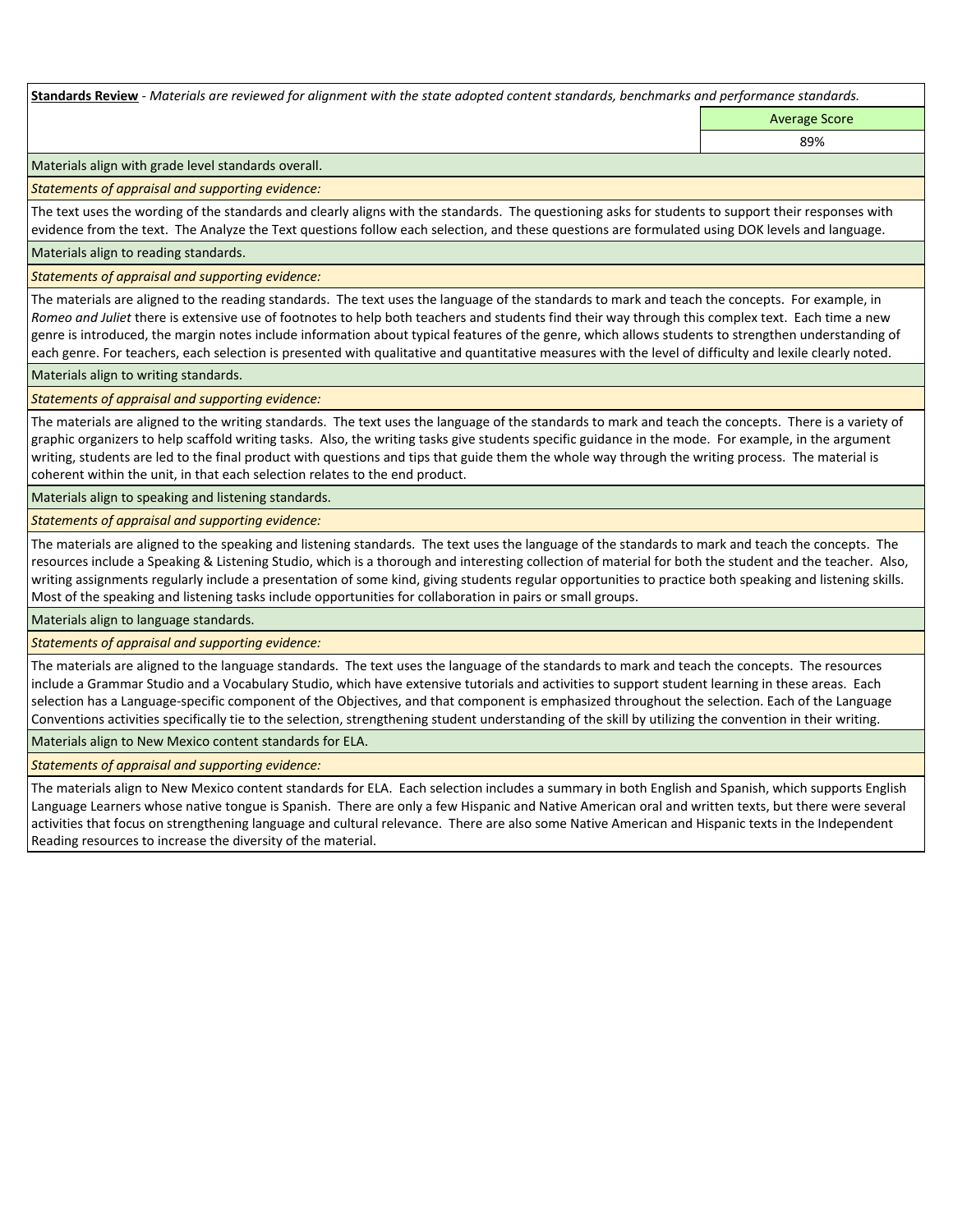**ELA Content Review** *- Materials are reviewed for relevant criteria pertaining to the support for teachers and students in the specific content area reviewed.*

Average Score

100%

Materials provide a selection and range of high-quality texts worthy of students' time and attention, exhibiting exceptional craft and thought and/or providing useful information.

*Statements of appraisal and supporting evidence:* 

There is a high level of cohesion between the selections and the units and the book as a whole. The purpose of a specific selection was not presented in isolation, but used as a springboard for the other skills and ideas in the unit. Each unit is steered by an Essential Question that truly guides the material in that unit. For example, the EQ for the unit that includes "I Have a Dream" is " How do people find freedom in the midst of oppression?" The other selections in that unit come from different time periods (including modern) and different places around the world, providing both thoughtful and timely connections for students.

Questions in the materials are high-quality text-dependent and text-specific questions. The overwhelming majority of these questions are text-specific and draw student attention to the particulars in the text.

*Statements of appraisal and supporting evidence:* 

The questions for students always include the requirement for text-specific evidence as support. The TE includes DOK levels for the questions, so teachers can easily track the types of questions asked and adjust instruction accordingly.

Materials provide scaffolding and supports to enable students' learning of English language arts.

*Statements of appraisal and supporting evidence:* 

Note and Notice signposts are tools to guide students through the text and improve understanding; they are an integral part of this text. This regular feature will aid students of all abilities to comprehend the variety of text. Most of the English Language Learner features include differentiated levels of support (substantial, moderate, and light) that will aid teachers in their efforts to support learning.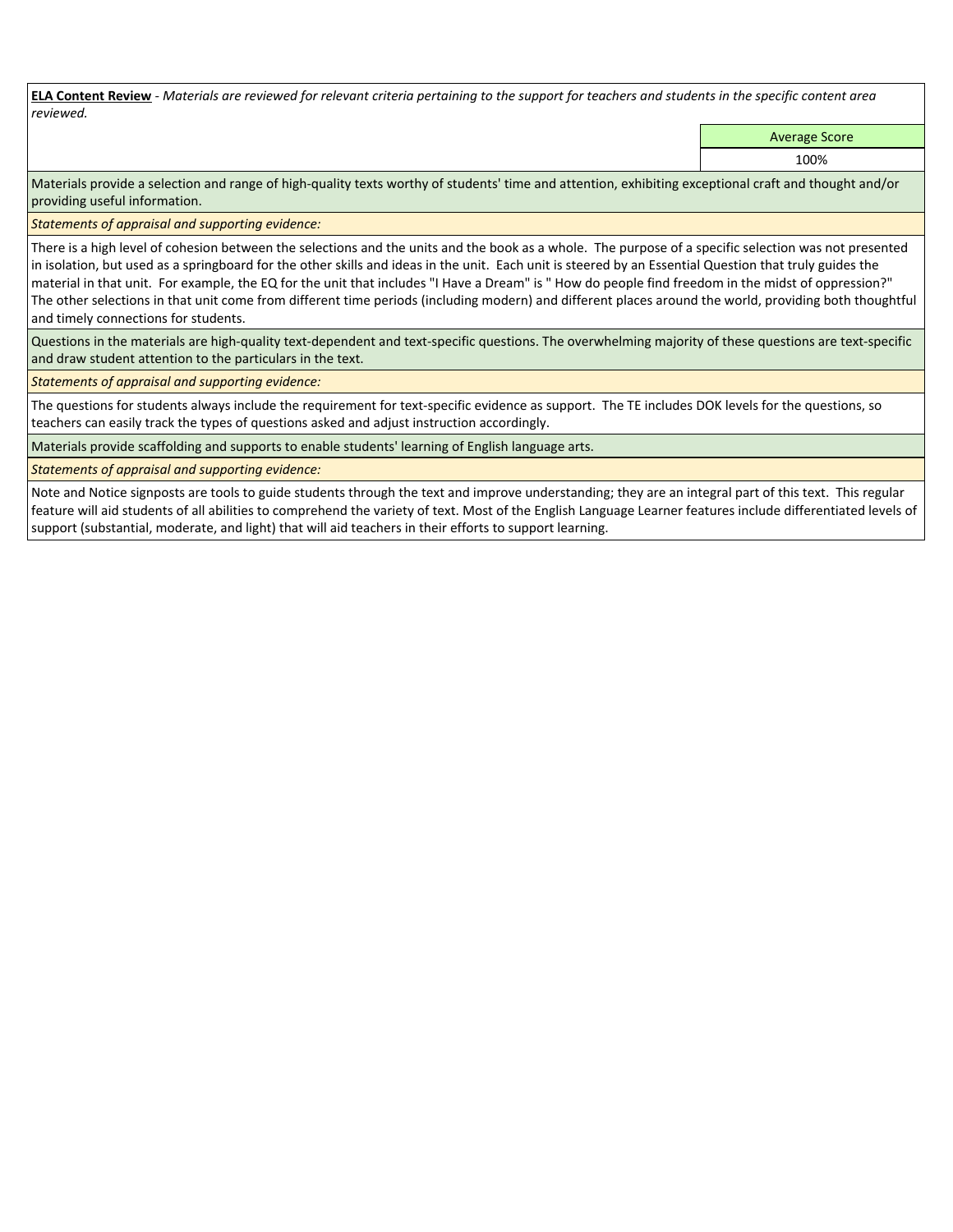**All Content Review** *- Materials are reviewed for relevant criteria pertaining to the support for teachers and students in the material regarding the progression of the standards, lesson structure, pacing, assessment, individual learners and cultural relevance.*

> Average Score 94%

Materials are coherent and consistent with the high school standards that all students should study in order to be college and career ready.

*Statements of appraisal and supporting evidence:*

Materials are coherent and consistent with high school standards that will prepare them for college and career readiness. Teachers have support in planning lessons and modifying them as needed, there are differentiated instruction features throughout, and regular and consistent attention is given to academic and upper-level vocabulary and grammar. There are ACT and SAT helps in the online resources.

Materials are well designed and take into account effective lesson structure and pacing.

*Statements of appraisal and supporting evidence:*

There are pacing guides for each selection and unit. The text suggests a variety of techniques to help structure and present each lesson. For example, each unit begins with an "Instructional Overview and Resources" page that includes Instructional Focus, Resources online, English Learner Support, Differentiated Instruction, and Assessment, which enables teachers to effectively design and implement lessons. There are a lot of resources in support of the teacher.

Materials support teacher planning, learning, and understanding of the standards.

*Statements of appraisal and supporting evidence:*

The standards are integrated in the instruction. The text is consistent in using the language of the standards. The teacher support material also uses the language of the standards, which keeps instruction aligned.

Materials offer teachers resources and tools to collect ongoing data about student progress on the standards.

*Statements of appraisal and supporting evidence:*

There is a resource called "Data and Reports" on the dashboard of Ed (the online feature). Assessment, Standards, Growth, and Practice reports are available in this section. Additionally there are Adaptive Growth Measures (3 times per year), Unit Assessments (6 times per year), and ongoing feedback for daily classroom activities available for teachers to track student progress.

Materials support effective use of technology to enhance student learning. Digital materials are accessible and available in multiple platforms.

*Statements of appraisal and supporting evidence:*

The material is available on multiple platforms. The various Studios (Reading, Writing, Speaking and Listening, Grammar, and Vocabulary) in addition to the Intervention Review and Extension feature, provide a lot of information and support and are easily accessible from the home page. Each of the selections have audio and/or video components available. The assessments are available online (which is how the data is collected) and are formative and summative. There is a "Remote Teaching" function on the home page to give information to teachers for implementing online learning.

Materials can be easily customized for individual learners.

*Statements of appraisal and supporting evidence:* 

Materials are easily customized as most of them are available electronically. Instruction can be indivicually customized based on student needs. dditionally, it is easy to individualize instruction in the sense that some students will need support in one area and other students will need support in completely different areas. This is easy for the teacher to do with the online tools.

Materials give all students extensive opportunities and support to explore key concepts.

*Statements of appraisal and supporting evidence:*

Students are provided with a Response Log for each unit, which includes the Essential Question and each selection in the unit and gives a place for students to make notes about each text. These Response Logs are then used to complete the end-of-unit reflections (and can also be referred to for some of the in-unit activities). This kind of support helps students tie key concepts together throughout the course and not just in individual units. In addition, the questions and activities throughout the text support learning opportunities in key concepts.

Materials take into account cultural perspectives.

*Statements of appraisal and supporting evidence:*

There is a lot of support for English Language Learners throughout the text, including reading support and linguistic support. There are limited opportunities for students to engage with material from Hispanic authors. There is a lack of material from the Native American oral and written texts.

Materials include a culturally responsive lens.

*Statements of appraisal and supporting evidence:*

In Unit 1 "Finding Common Ground," the Essential Question is "How can we come together despite our differences?" The unit includes a quote from Kofi Annan, the former United Nations Secretary General, that states "We may have different religions, different languages, different colored skin, but we all belong to one human race." This sentiment guides the selections in this unit, setting the tone.